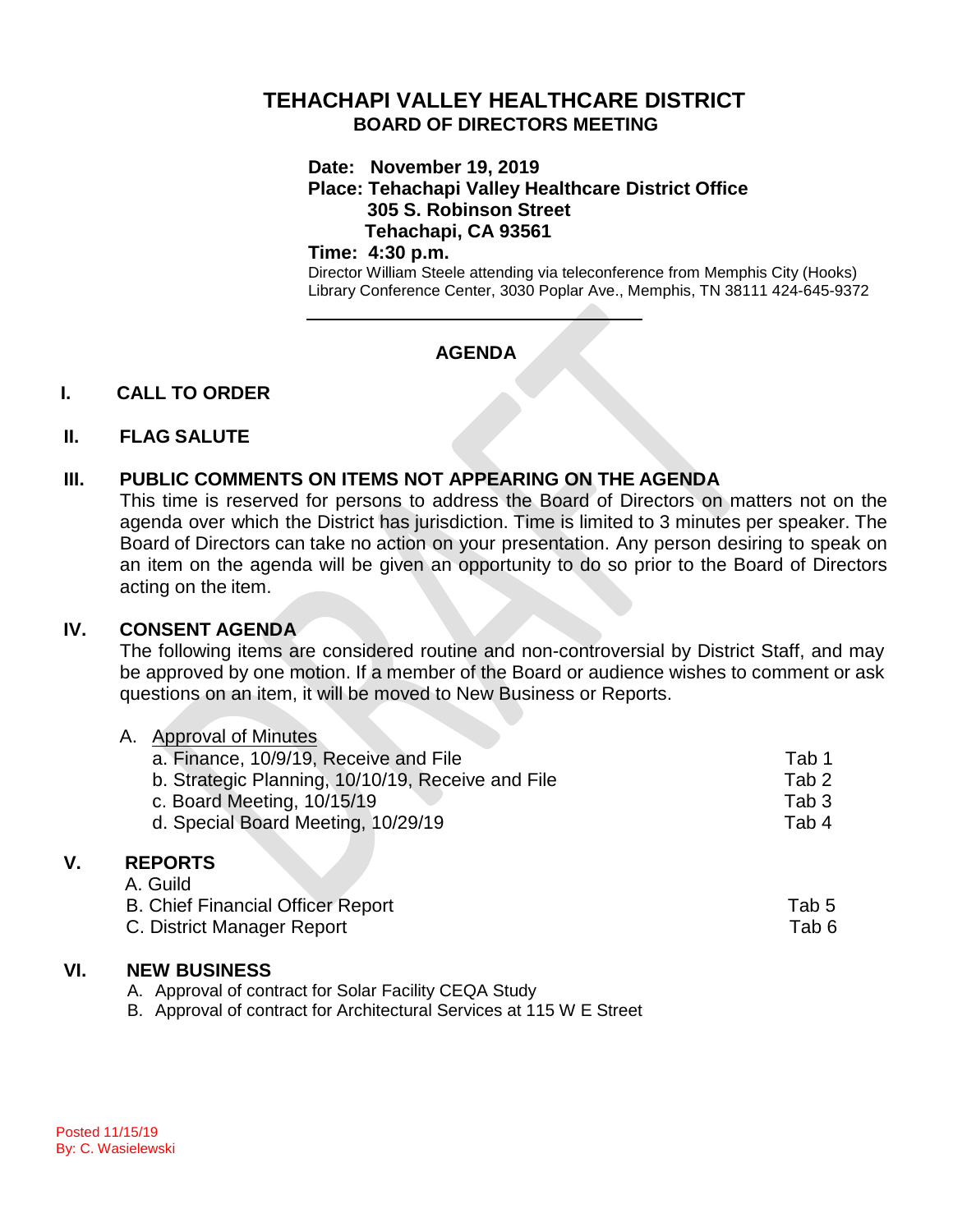# **VI. OLD BUSINESS**

None

# **VIII. BOARD COMMENTS ON ITEMS NOT APPEARING ON THE AGENDA**

#### **IX. CLOSED SESSION**

A. Real Property Negotiations: 101 West E. Street, Tehachapi, CA Term of Lease

#### **X. CLOSED SESSION REPORT**

#### **XI. ADJOURNMENT**

# **NOTICE TO THE PUBLIC**

#### **PUBLIC COMMENT PERIOD FOR REGULAR MEETINGS**

Members of the public may comment on any item on the agenda before the Board takes action on it. The public may also comment on items of interest to the public that is within the subject matter jurisdiction of the Board; provided, however, the Board may not take action on any item not appearing on the agenda unless the action is otherwise authorized by law. Any person addressing the Board will be limited to a maximum of three (3) minutes so that all interested parties have an opportunity to speak.

#### **COPIES OF PUBLIC RECORDS**

All writings, materials, and information provided to the Board for their consideration relating to any open session agenda item of the meeting are available for public inspection and copying during regular business hours at the Administration Office of the District at 305 S. Robinson St., Tehachapi, California.

#### **COMPLIANCE WITH ADA**

This agenda shall be made available upon request in alternative formats to persons with a disability, as required by the Americans with Disabilities Act of 1990 (42 U.S.C. § 12132) and the Ralph M. Brown Act (Cal. Gov't Cod. § 54954.2). Persons requesting a disability related modification or accommodation in order to participate in the meeting, should contact the Executive Office during regular business hours by phone at 661-750-4848, or in person at the District's Administrative Office at 305 S. Robinson St., Tehachapi, California.